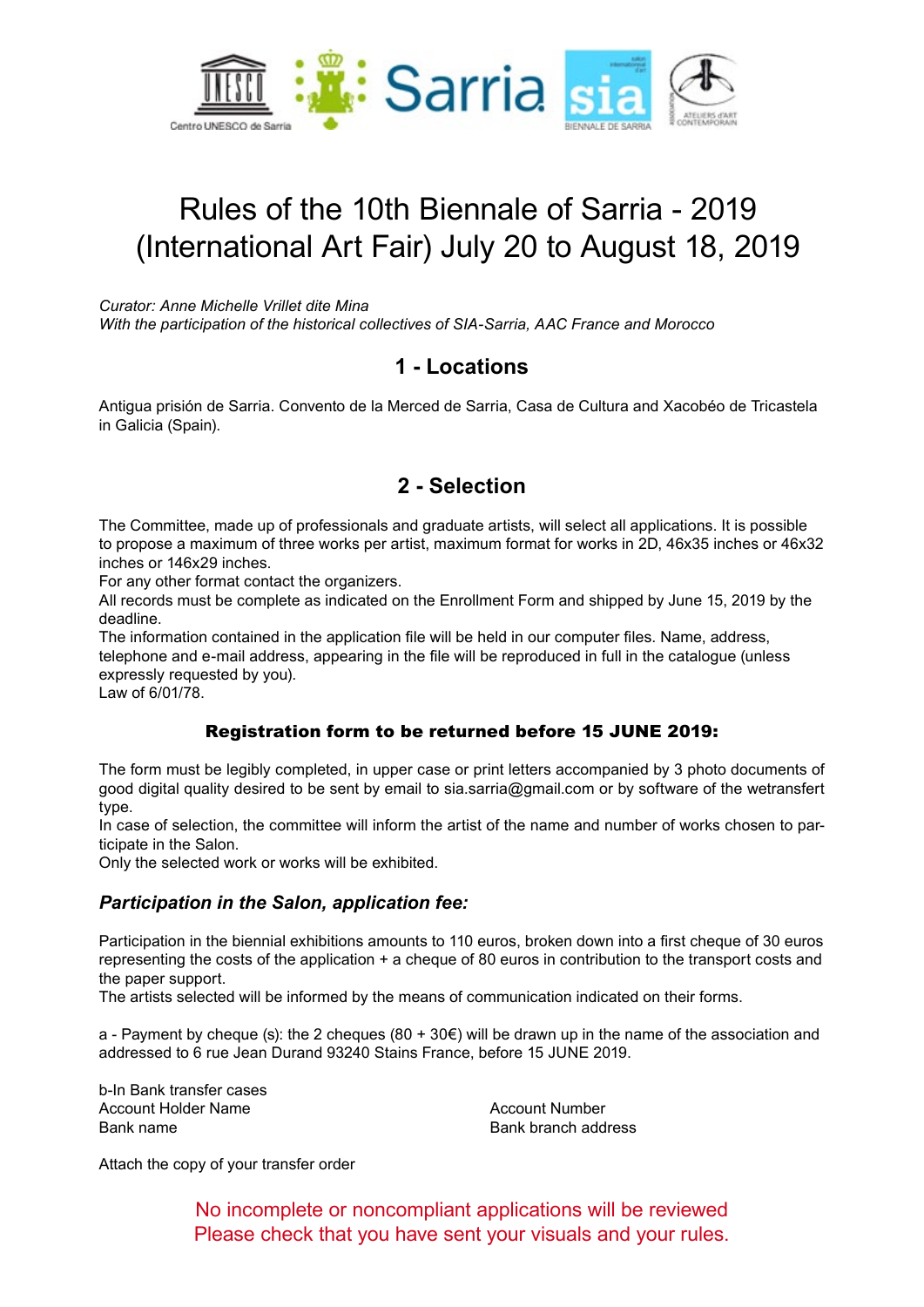

# **3 - Transport**

**Packaging:** Packages must be reusable without difficulty, bubble envelopes desired. The identification of each artist as well as the photo of the work or works must appear on each parcel. The works sent must be identified on the back, be those selected by the jury and conform to those in the catalogue.

*Deposit of works:* The transportation and handling of works to and from the Atelier des Arts Contemporains (Local du collectif des AAC grand Paris) are the exclusive responsibility of the artists and their carrier.

Deposit address in France : AAC Ateliers d'Art Contemporain 6 rue Jean Durand, 93240 Stains Phone : +33 (0) 6 14 34 77 86 - email : aac.idf@gmail.com

The works can also be sent by postal parcel or carrier to the City of Sarria, the parcel return stickers must be included in the shipment.

Address : Ayuntamiento de Sarria ( Patricia) Rúa Maior, 14, 27600 Sarria, Lugo, Espagne Phone: +34 982 53 50 00

> *Deposit of works on 5 and 6 July 2019 AAC, 6 rue Jean Durand, 93340 Stains*

# **4– Characteristics of the works that will to be exhibited**

#### **IMPORTANT: Glassworks are strictly prohibited for security reasons. They will not be unpacked or displayed.**

*Paint*: Oil, acrylic or mixed media. "kakemono®" is highly recommended. In case of diptych or triptych, indicate the mode and direction of installation The formats stretched on chassis, will be frameless, the rods or cover nails allowed.

*Drawing, Water painting Pencil, charcoal, china ink….. Watercolor, gouache, pastel…..* Reliable hooking system, sober framing under plexiglass accepted

**Sculpture, Ceramic:** Provide instructions for installation of artworks. Sculptures weighing more than 30 kg will be handled by the artist or/and the carrier, provide the appropriate means.

*Engraving :* All engraving techniques are accepted. Simple framing under plexiglass accepted Reliable hanging system.

*Digital photography and engravings:* The artworks will have a reliable hanging system. sober framing under plexiglass accepted. Kakémonos with reliable hook system accepted.

**Wall Artwork**: Maximum width 63 inches (For any higher format contact the organizers) Specify on the notice the materials used: stained glass, tapestry, mosaic etc. Provide the system of attachment or presentation.